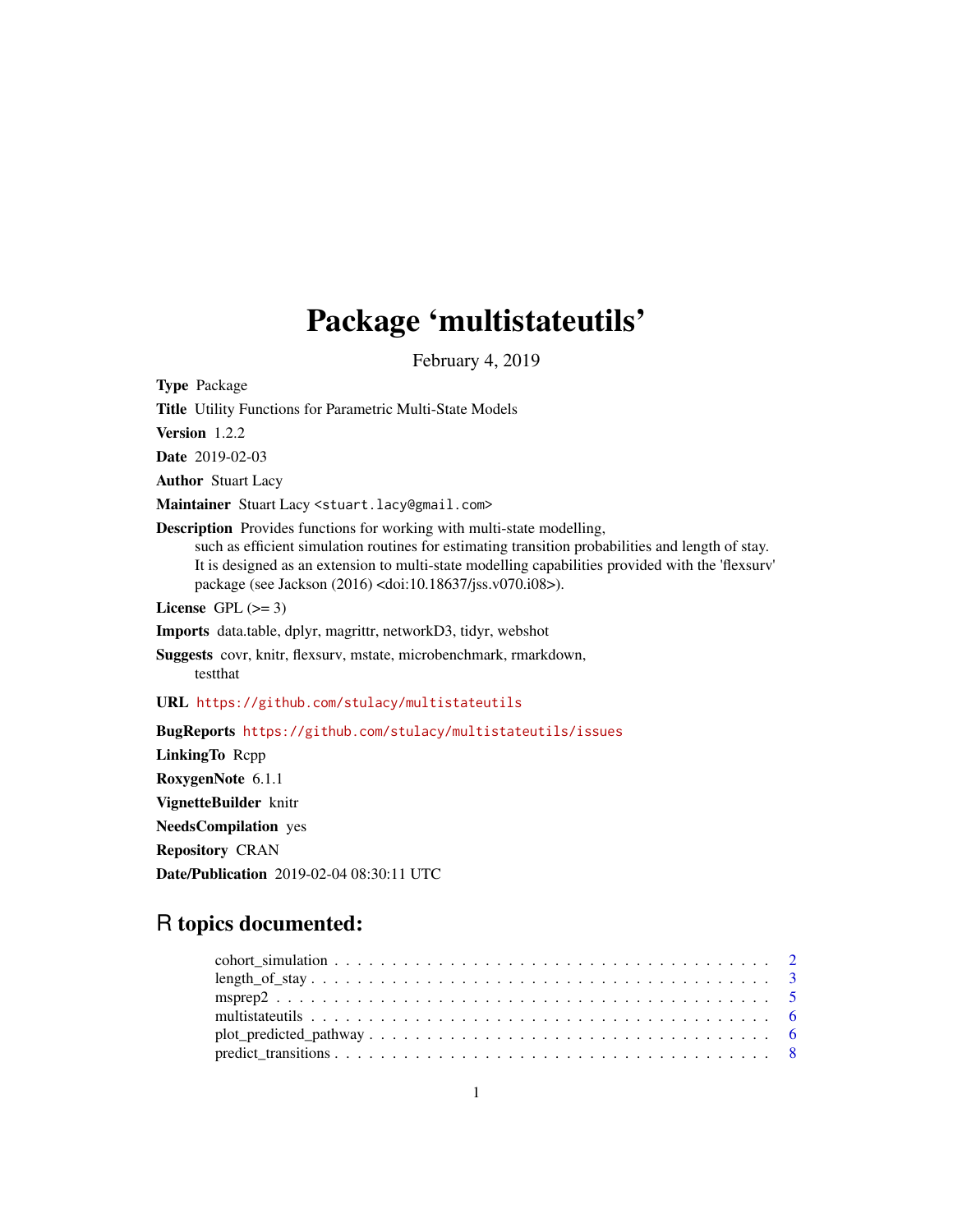#### <span id="page-1-0"></span> $\blacksquare$

cohort\_simulation *Runs a cohort discrete event simulation*

## Description

Runs a cohort discrete event simulation

#### Usage

```
cohort_simulation(models, newdata, trans_mat, start_time = 0,
 start_state = 1, time_limit = NULL, tcovs = NULL, M = 1000,
 ci = FALSE, ci margin = 0.95, agelimit = FALSE, agecol = "age",
 agescale = 365.25)
```
#### Arguments

| models      | List of flexsurvreg objects.                                                                                                                                                                                                                                                                                                                                                                                 |
|-------------|--------------------------------------------------------------------------------------------------------------------------------------------------------------------------------------------------------------------------------------------------------------------------------------------------------------------------------------------------------------------------------------------------------------|
| newdata     | Data frame with covariates of individual to simulate times for. Must contain all<br>fields required by models.                                                                                                                                                                                                                                                                                               |
| trans_mat   | Transition matrix, such as that used in mstate.                                                                                                                                                                                                                                                                                                                                                              |
| start_time  | Entry times of individuals specified in newdata. Can either be a single time<br>that everyone enters at, or have as many values as rows in newdata. Defaults to<br>everyone starting at time 0.                                                                                                                                                                                                              |
| start_state | The starting state of the individuals specified in newdata. States can be rep-<br>resented by an integer (the row/column number of the state in trans_mat), or<br>as a string giving the name of the state in trans_mat. Can either be a single<br>value when everyone starts in the same state, or have as many values as rows in<br>newdata. Defaults to everyone starting in state 1.                     |
| time_limit  | The maximum time to run the simulation for. If not provided then the simulation<br>runs until all the individuals have obtained a sink state.                                                                                                                                                                                                                                                                |
| tcovs       | As in flexsurv:: pmatrix.simfs, this is the names of covariates that need to<br>be incremented by the simulation clock at each transition, such as age when<br>modelled as age at state entry.                                                                                                                                                                                                               |
| М           | Number of times to run the simulations in order to obtain confidence interval<br>estimates.                                                                                                                                                                                                                                                                                                                  |
| сi          | Whether to calculate confidence intervals. See flexsurv:: pmatrix.simfs for<br>details.                                                                                                                                                                                                                                                                                                                      |
| ci_margin   | Confidence interval range to use if ci is set to TRUE.                                                                                                                                                                                                                                                                                                                                                       |
| agelimit    | Whether to automatically assign people to an 'early death' state. This is useful<br>as otherwise individuals can be assigned unrealistic time-to-events due to the<br>nature of sampling times from a random number distribution. If this value is<br>FALSE then no limit is applied, otherwise provide the time-limit to be used. This<br>limit must be in the same time-scale as the time-to-event models. |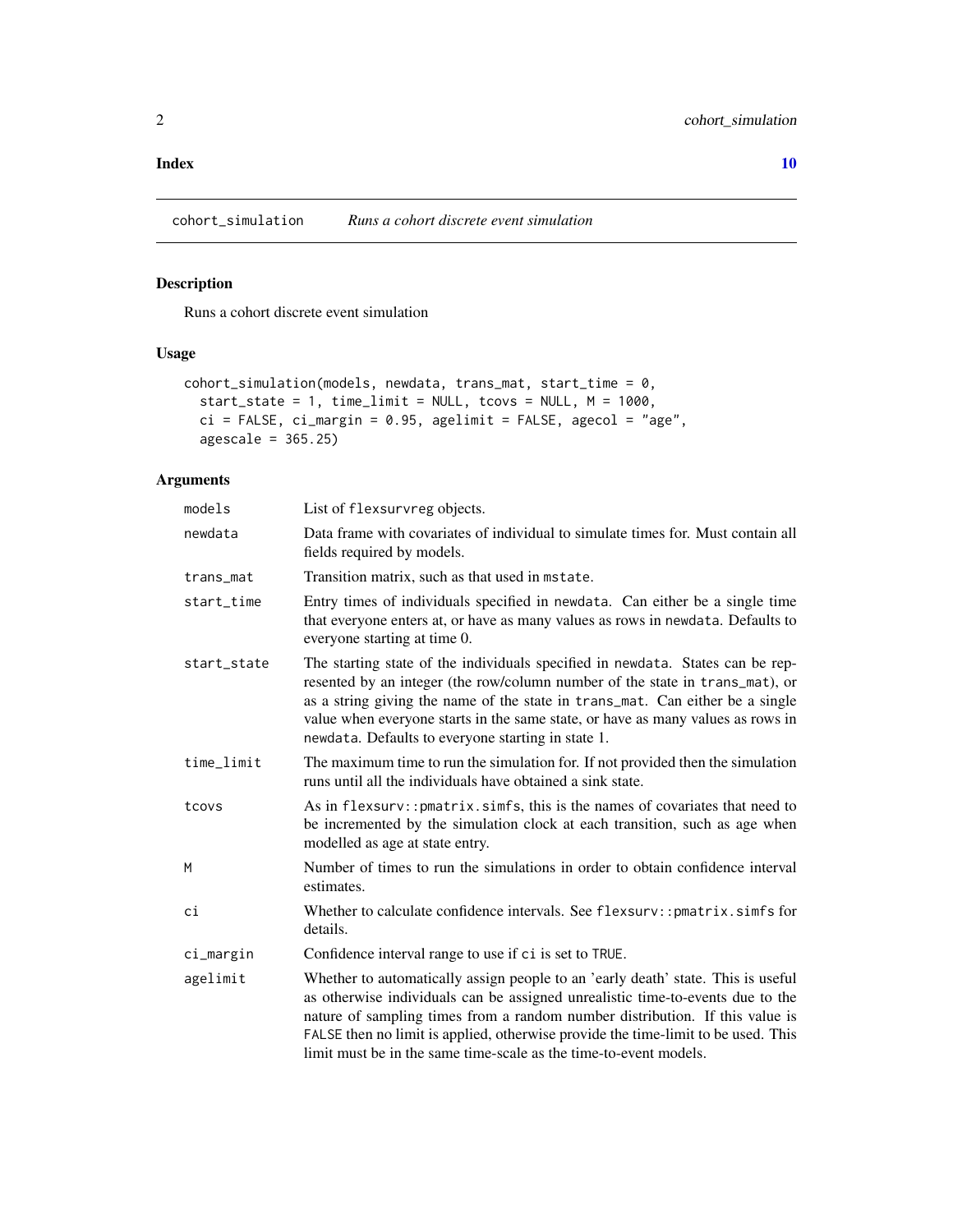<span id="page-2-0"></span>

| agecol   | The name of the column in newdata that holds an individual's age.                                                                                                     |
|----------|-----------------------------------------------------------------------------------------------------------------------------------------------------------------------|
| agescale | Any multiplication to be applied to the age covariate to put it onto the same time-<br>scale as the simulation. This is often useful as time-to-event may be measured |
|          | on a day-based time-scale while age is typically measured in years.                                                                                                   |

#### Value

A data frame with state entry times for each individual.

#### Examples

```
library(multistateutils)
library(mstate)
library(flexsurv)
# Convert data to long
data(ebmt3)
tmat <- trans.illdeath()
long <- msprep(time=c(NA, 'prtime', 'rfstime'),
               status=c(NA, 'prstat', 'rfsstat'),
               data=ebmt3,
               trans=tmat,
               keep=c('age', 'dissub'))
# Fit parametric models
models <- lapply(1:3, function(i) {
    flexsurvreg(Surv(time, status) ~ age + dissub, data=long, dist='weibull')
})
sim <- cohort_simulation(models, ebmt3, tmat)
```
length\_of\_stay *Estimates length of stay*

#### **Description**

Estimates length of stay in each state of an individual's passage through a multi-state model by discrete event simulation.

#### Usage

```
length_of_stay(models, newdata, trans_mat, times, start_state = 1,
  tcovs = NULL, N = 1e+05, M = 1000, ci = FALSE,
  ci_margin = 0.95, agelimit = FALSE, agecol = "age",
  agescale = 365.25)
```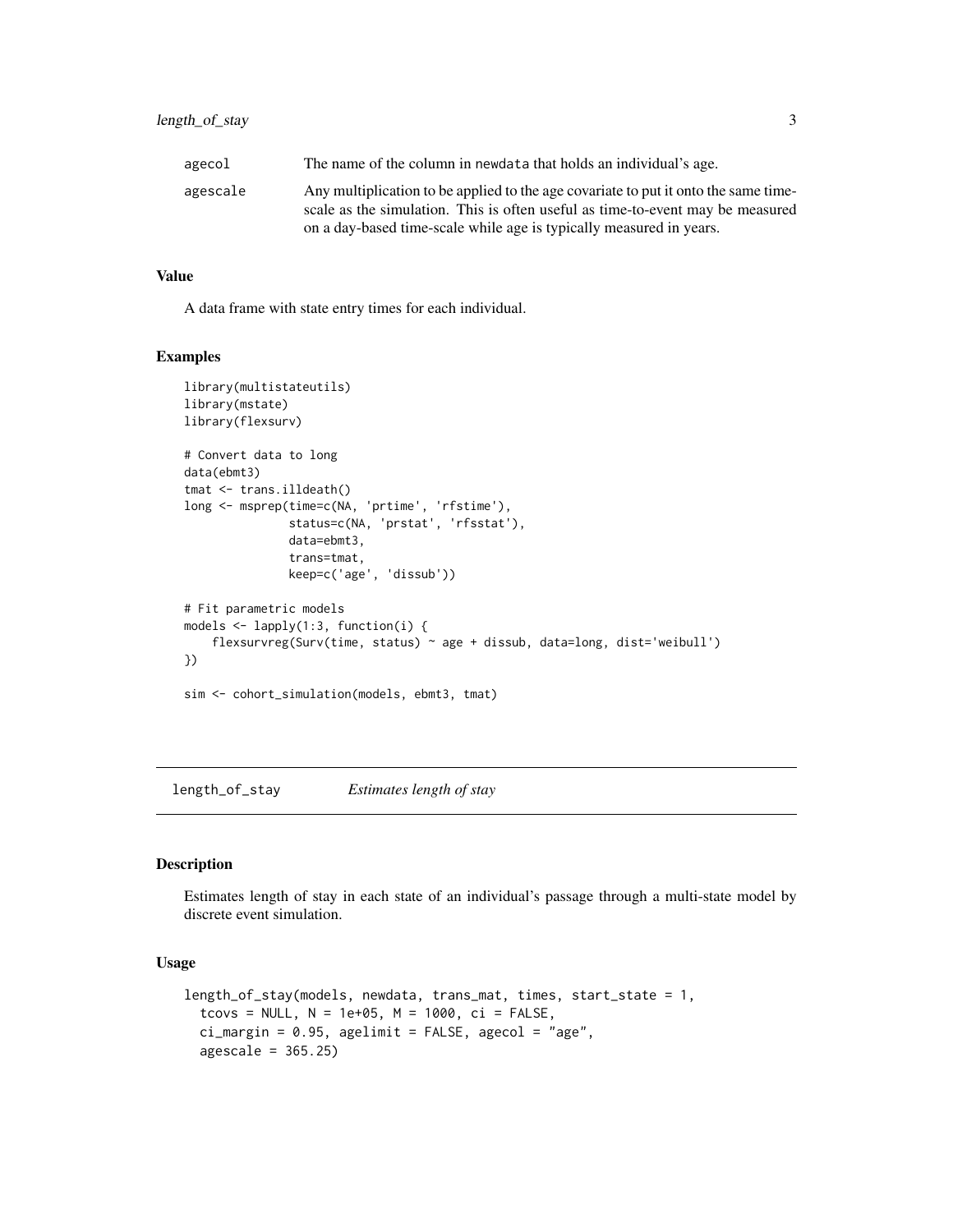#### Arguments

| models      | List of flexsurvreg objects.                                                                                                                                                                                                                                                                                                                                                                                 |
|-------------|--------------------------------------------------------------------------------------------------------------------------------------------------------------------------------------------------------------------------------------------------------------------------------------------------------------------------------------------------------------------------------------------------------------|
| newdata     | Data frame with covariates of individual to simulate times for. Must contain all<br>fields required by models.                                                                                                                                                                                                                                                                                               |
| trans_mat   | Transition matrix, such as that used in mstate.                                                                                                                                                                                                                                                                                                                                                              |
| times       | Times at which to estimate length of stay.                                                                                                                                                                                                                                                                                                                                                                   |
| start_state | Starting state. Either number or character name in trans_mat.                                                                                                                                                                                                                                                                                                                                                |
| tcovs       | As in flexsurv:: pmatrix.simfs, this is the names of covariates that need to<br>be incremented by the simulation clock at each transition, such as age when<br>modelled as age at state entry.                                                                                                                                                                                                               |
| N           | Number of times to repeat the individual                                                                                                                                                                                                                                                                                                                                                                     |
| M           | Number of times to run the simulations in order to obtain confidence interval<br>estimates.                                                                                                                                                                                                                                                                                                                  |
| сi          | Whether to calculate confidence intervals. See flexsurv:: pmatrix.simfs for<br>details.                                                                                                                                                                                                                                                                                                                      |
| ci_margin   | Confidence interval range to use if ci is set to TRUE.                                                                                                                                                                                                                                                                                                                                                       |
| agelimit    | Whether to automatically assign people to an 'early death' state. This is useful<br>as otherwise individuals can be assigned unrealistic time-to-events due to the<br>nature of sampling times from a random number distribution. If this value is<br>FALSE then no limit is applied, otherwise provide the time-limit to be used. This<br>limit must be in the same time-scale as the time-to-event models. |
| agecol      | The name of the column in newdata that holds an individual's age.                                                                                                                                                                                                                                                                                                                                            |
| agescale    | Any multiplication to be applied to the age covariate to put it onto the same time-<br>scale as the simulation. This is often useful as time-to-event may be measured<br>on a day-based time-scale while age is typically measured in years.                                                                                                                                                                 |

#### Value

A data frame containing length of stay estimates.

### Examples

```
library(multistateutils)
library(mstate)
library(flexsurv)
# Convert data to long
data(ebmt3)
tmat <- trans.illdeath()
long <- msprep(time=c(NA, 'prtime', 'rfstime'),
              status=c(NA, 'prstat', 'rfsstat'),
               data=ebmt3,
               trans=tmat,
               keep=c('age', 'dissub'))
```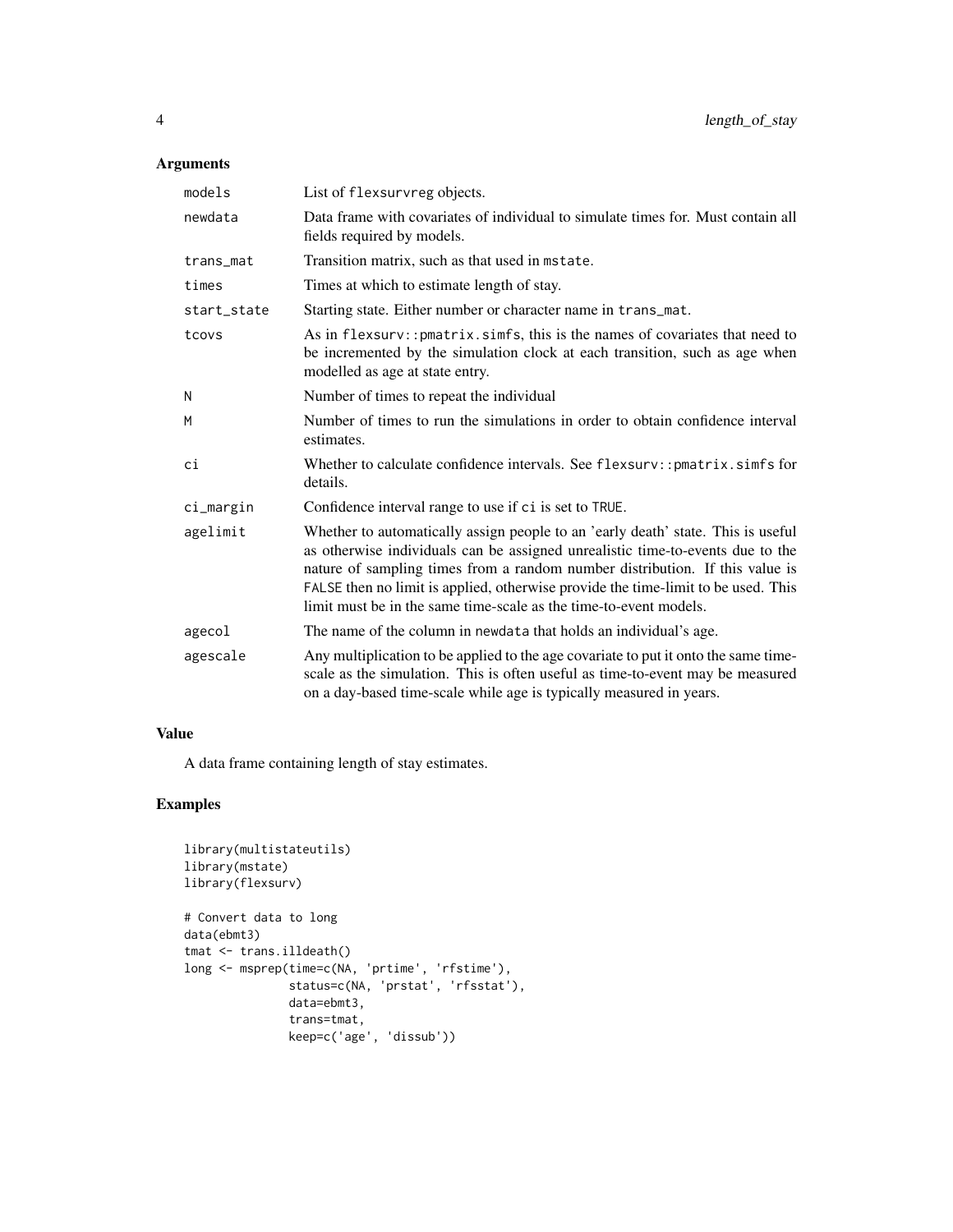#### <span id="page-4-0"></span> $\text{msprep2}$  5

```
# Fit parametric models
models <- lapply(1:3, function(i) {
    flexsurvreg(Surv(time, status) ~ age + dissub, data=long, dist='weibull')
})
# New individual to estimate transition probabilities for
newdata <- data.frame(age="20-40", dissub="AML")
# Estimate length of stay in each state after a year, given starting in state 1
length_of_stay(models,
               newdata=newdata,
               tmat, times=365.25,
               start=1)
```
msprep2 *Converts long state entry data into a format suitable for multi-state modelling*

#### Description

This function performs the same role as msprep from the mstate package, except that it accepts long data (each row corresponds to a state entry) rather than the wide format used by msprep (each row represents an individual with state entry indicated in columns).

#### Usage

```
msprep2(entry, tmat, censors = NULL, start_times = NULL,
  start_states = NULL, covars = NULL, idcol = "id")
```
#### Arguments

| entry        | Long data frame of format id   state   time. State can either be character, with<br>the same state names used in tmat, or integer where they refer to the rownumber<br>of that state in tmat. Note that the state and time fields must be labelled this<br>way. |
|--------------|-----------------------------------------------------------------------------------------------------------------------------------------------------------------------------------------------------------------------------------------------------------------|
| tmat         | Transition matrix in the standard format required by msprep.                                                                                                                                                                                                    |
| censors      | A long data frame with 2 columns, id and censor_time. Gives the last follow-<br>up time for individuals that haven't entered a sink state.                                                                                                                      |
| start_times  | A long data frame with 2 columns, id and start_time. Gives the time at which<br>the patient entered the simulation. Defaults to 0.                                                                                                                              |
| start_states | A long data frame with 2 columns, id and start_state. Gives the state the<br>patient entered the simulation in. Defaults to 1.                                                                                                                                  |
| covars       | Data frame where each row corresponds to an individual and details their co-<br>variate values. Must contain the id column specified in idcol alongside any<br>covariate fields of interest.                                                                    |
| idcol        | The column that indexes these patients, must be present in entry and censors,<br>start_times, start_states, and covars if supplied.                                                                                                                             |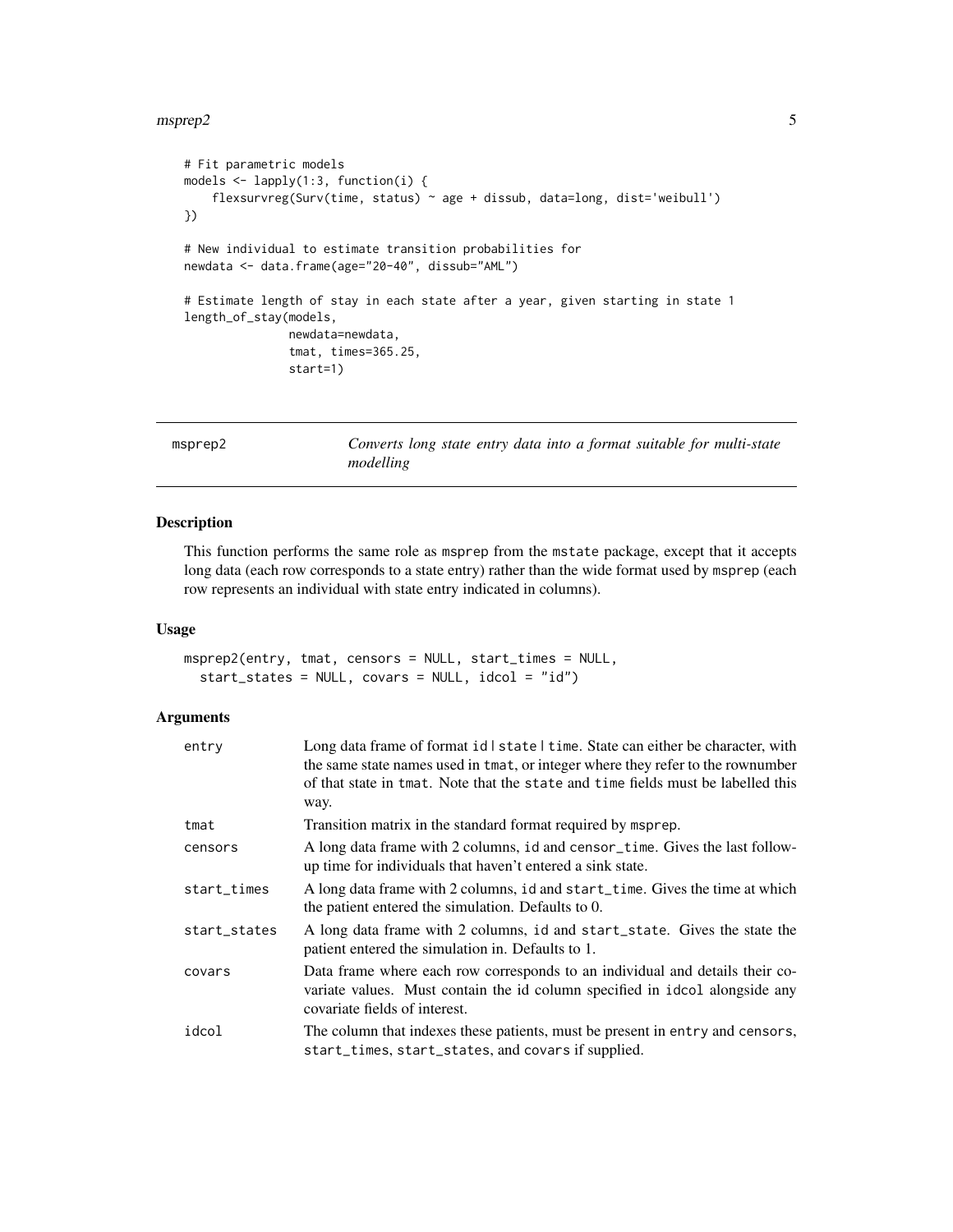#### <span id="page-5-0"></span>Details

The long data format required by msprep2 is a more natural way of organising state entry data than the wide format required by msprep. An additional benefit of having the state entries organised in this fashion is that it allows for the situation where an individual enters the same state multiple times, which is not supported by msprep.

#### Examples

```
library(multistateutils)
library(mstate)
tmat <- trans.illdeath()
entry <- data.frame(id=c(1, 2, 2),
                    state=c(2, 2, 3),
                    time=c(23, 35, 360))
msprep2(entry, tmat)
```
multistateutils multistateutils *package.*

#### **Description**

Provides utility functions for already fitted parametric multi-state models, such as estimating transition probabilities and length of stay, as well as means of visualising these predictions.

plot\_predicted\_pathway

*Displays the predicted flow for a given individual through the system*

#### Description

Produces an interactive HTML widget that displays a Sankey diagram showing a predicted patient pathway through the multi-state model.

#### Usage

```
plot_predicted_pathway(models, trans_mat, newdata, times,
  starting_state = 1, tcovs = NULL)
```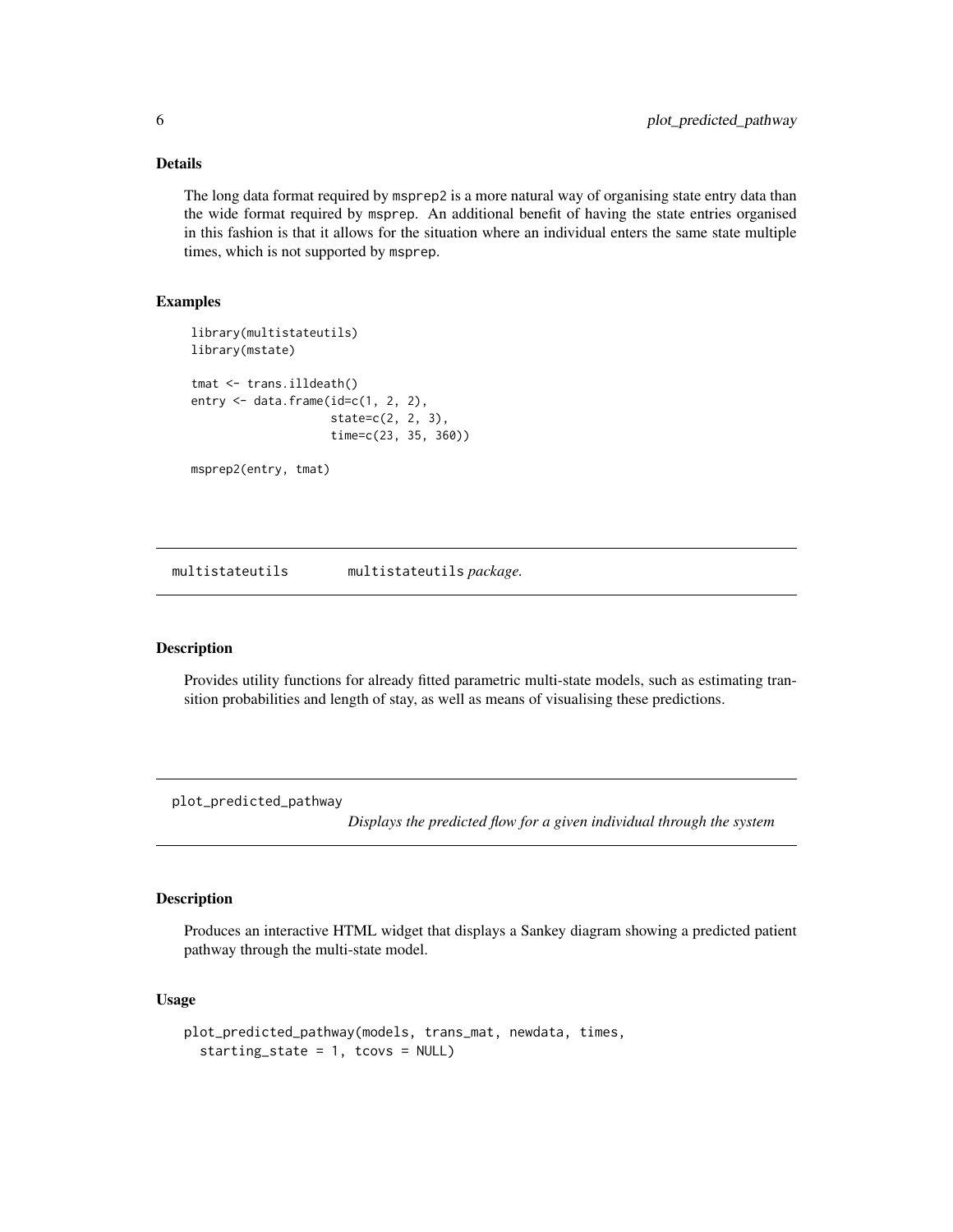#### Arguments

| models    | List of flexsurvreg objects.                                                                                                                                                                              |
|-----------|-----------------------------------------------------------------------------------------------------------------------------------------------------------------------------------------------------------|
| trans_mat | Transition matrix, such as that used in mstate.                                                                                                                                                           |
| newdata   | A data frame containing the attributes of the person to display the predicted<br>state flow for. As the diagram can only be displayed for a single individual it<br>will ignore any rows after the first. |
| times     | The time-points at which to estimate transition probabilities.                                                                                                                                            |
|           | starting_state Starting state. Either number or character name in trans_mat.                                                                                                                              |
| tcovs     | As in flexsurv:: pmatrix. simfs, this is the names of covariates that need to<br>be incremented by the simulation clock at each transition, such as age when<br>modelled as age at state entry.           |

#### Value

The HTML widget.

#### Examples

```
library(multistateutils)
library(mstate)
library(flexsurv)
# Convert data to long
data(ebmt3)
tmat <- trans.illdeath()
long <- msprep(time=c(NA, 'prtime', 'rfstime'),
               status=c(NA, 'prstat', 'rfsstat'),
               data=ebmt3,
               trans=tmat,
               keep=c('age', 'dissub'))
# Fit parametric models
models <- lapply(1:3, function(i) {
    flexsurvreg(Surv(time, status) ~ age + dissub, data=long, dist='weibull')
})
# New individual to estimate transition probabilities for
newdata <- data.frame(age="20-40", dissub="AML")
# Plot pathway diagram at 2-yearly intervals up to 10-years
time_points <- seq(0, 10, by=2) * 365.25
plot_predicted_pathway(models, tmat, newdata, time_points, 1)
```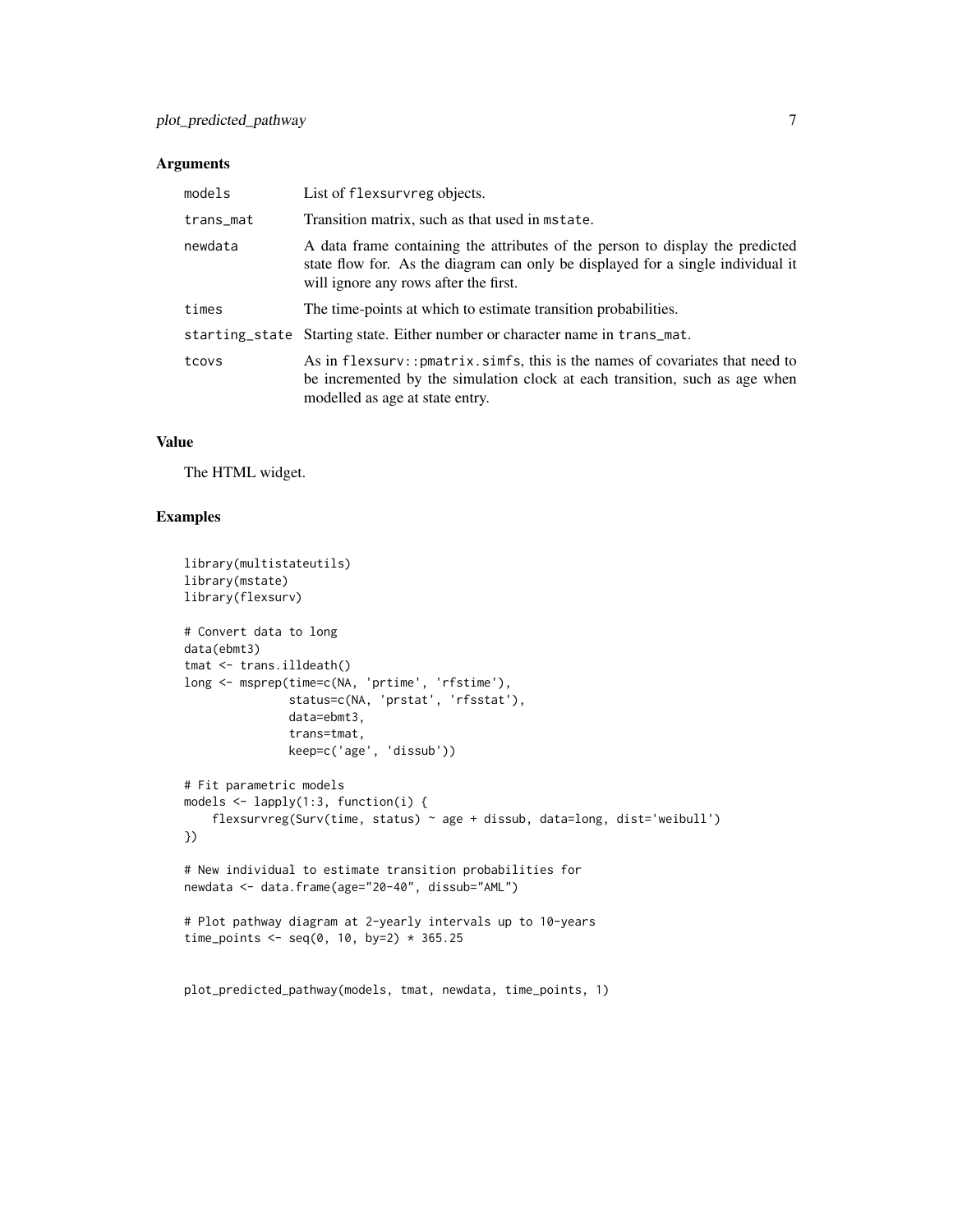#### <span id="page-7-0"></span>Description

Estimates transition probabilities of an individual's passage through a multi-state model by discrete event simulation.

#### Usage

```
predict_transitions(models, newdata, trans_mat, times, start_times = 0,
  tcovs = NULL, N = 1e+05, M = 1000, ci = FALSE,
  ci_margin = 0.95, agelimit = FALSE, agecol = "age",
  agescale = 365.25)
```
#### Arguments

| models      | List of flexsurvreg objects.                                                                                                                                                                                                                                                                                                                                                                                 |
|-------------|--------------------------------------------------------------------------------------------------------------------------------------------------------------------------------------------------------------------------------------------------------------------------------------------------------------------------------------------------------------------------------------------------------------|
| newdata     | Data frame with covariates of individual to simulate times for. Must contain all<br>fields required by models.                                                                                                                                                                                                                                                                                               |
| trans_mat   | Transition matrix, such as that used in mstate.                                                                                                                                                                                                                                                                                                                                                              |
| times       | Times at which to estimate transition probabilities.                                                                                                                                                                                                                                                                                                                                                         |
| start_times | Conditional time for transition probability.                                                                                                                                                                                                                                                                                                                                                                 |
| tcovs       | As in flexsurv:: pmatrix.simfs, this is the names of covariates that need to<br>be incremented by the simulation clock at each transition, such as age when<br>modelled as age at state entry.                                                                                                                                                                                                               |
| N           | Number of times to repeat the individual                                                                                                                                                                                                                                                                                                                                                                     |
| M           | Number of times to run the simulations in order to obtain confidence interval<br>estimates.                                                                                                                                                                                                                                                                                                                  |
| сi          | Whether to calculate confidence intervals. See flexsurv:: pmatrix.simfs for<br>details.                                                                                                                                                                                                                                                                                                                      |
| ci_margin   | Confidence interval range to use if ci is set to TRUE.                                                                                                                                                                                                                                                                                                                                                       |
| agelimit    | Whether to automatically assign people to an 'early death' state. This is useful<br>as otherwise individuals can be assigned unrealistic time-to-events due to the<br>nature of sampling times from a random number distribution. If this value is<br>FALSE then no limit is applied, otherwise provide the time-limit to be used. This<br>limit must be in the same time-scale as the time-to-event models. |
| agecol      | The name of the column in newdata that holds an individual's age.                                                                                                                                                                                                                                                                                                                                            |
| agescale    | Any multiplication to be applied to the age covariate to put it onto the same time-<br>scale as the simulation. This is often useful as time-to-event may be measured<br>on a day-based time-scale while age is typically measured in years.                                                                                                                                                                 |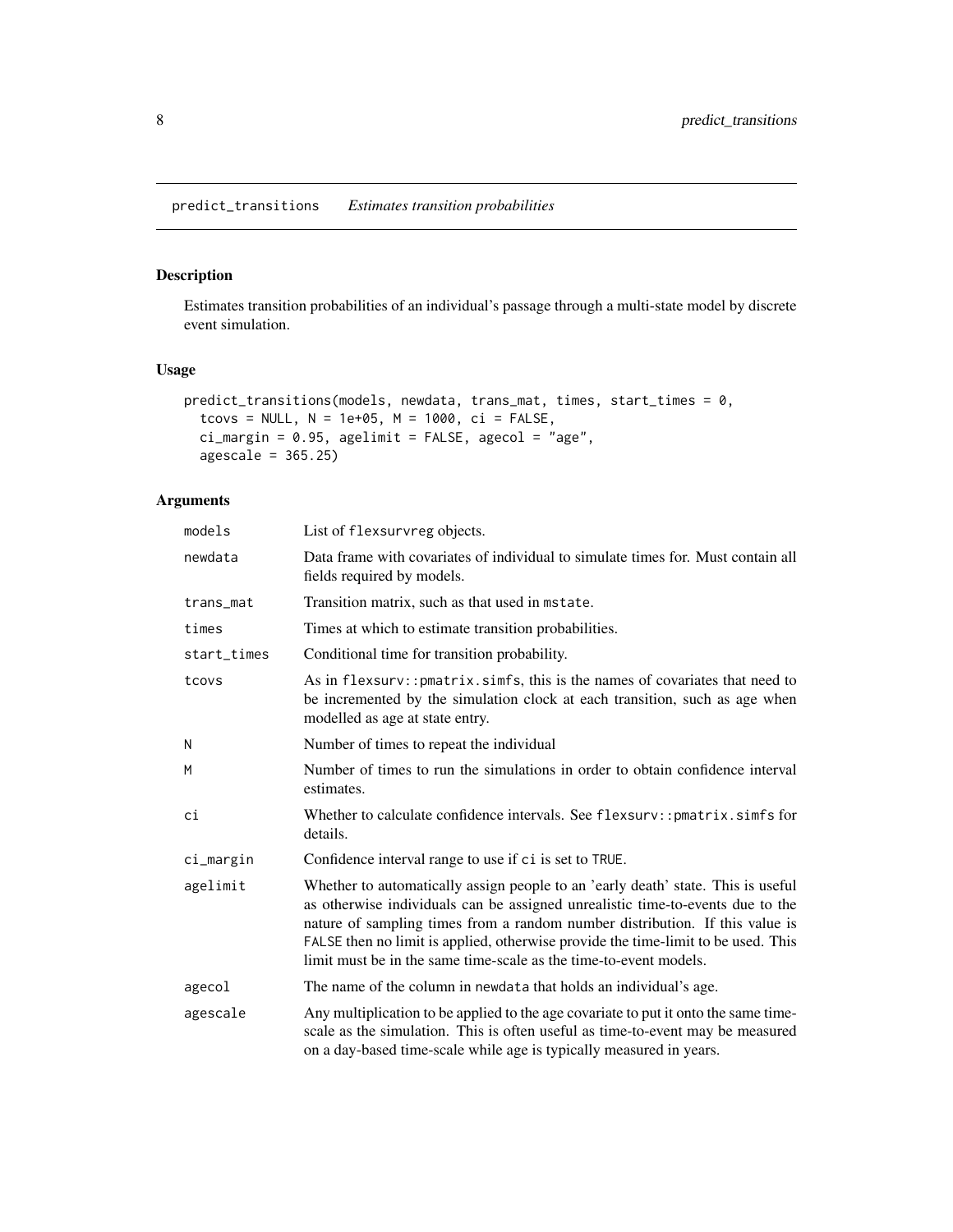#### predict\_transitions 9

#### Value

A data frame with estimates of transition probabilities.

#### Examples

```
library(multistateutils)
library(mstate)
library(flexsurv)
# Convert data to long
data(ebmt3)
tmat <- trans.illdeath()
long <- msprep(time=c(NA, 'prtime', 'rfstime'),
               status=c(NA, 'prstat', 'rfsstat'),
               data=ebmt3,
               trans=tmat,
               keep=c('age', 'dissub'))
# Fit parametric models
models \leq lapply(1:3, function(i) {
    flexsurvreg(Surv(time, status) ~ age + dissub, data=long, dist='weibull')
})
# New individual to estimate transition probabilities for
newdata <- data.frame(age="20-40", dissub="AML")
# Estimate transition probabilties at 1 year
predict_transitions(models, newdata, tmat, times=365)
# Estimate transition probabilties at 1 year given we know they're alive after 6 months
```
predict\_transitions(models, newdata, tmat, times=365, start\_times = 365/2)